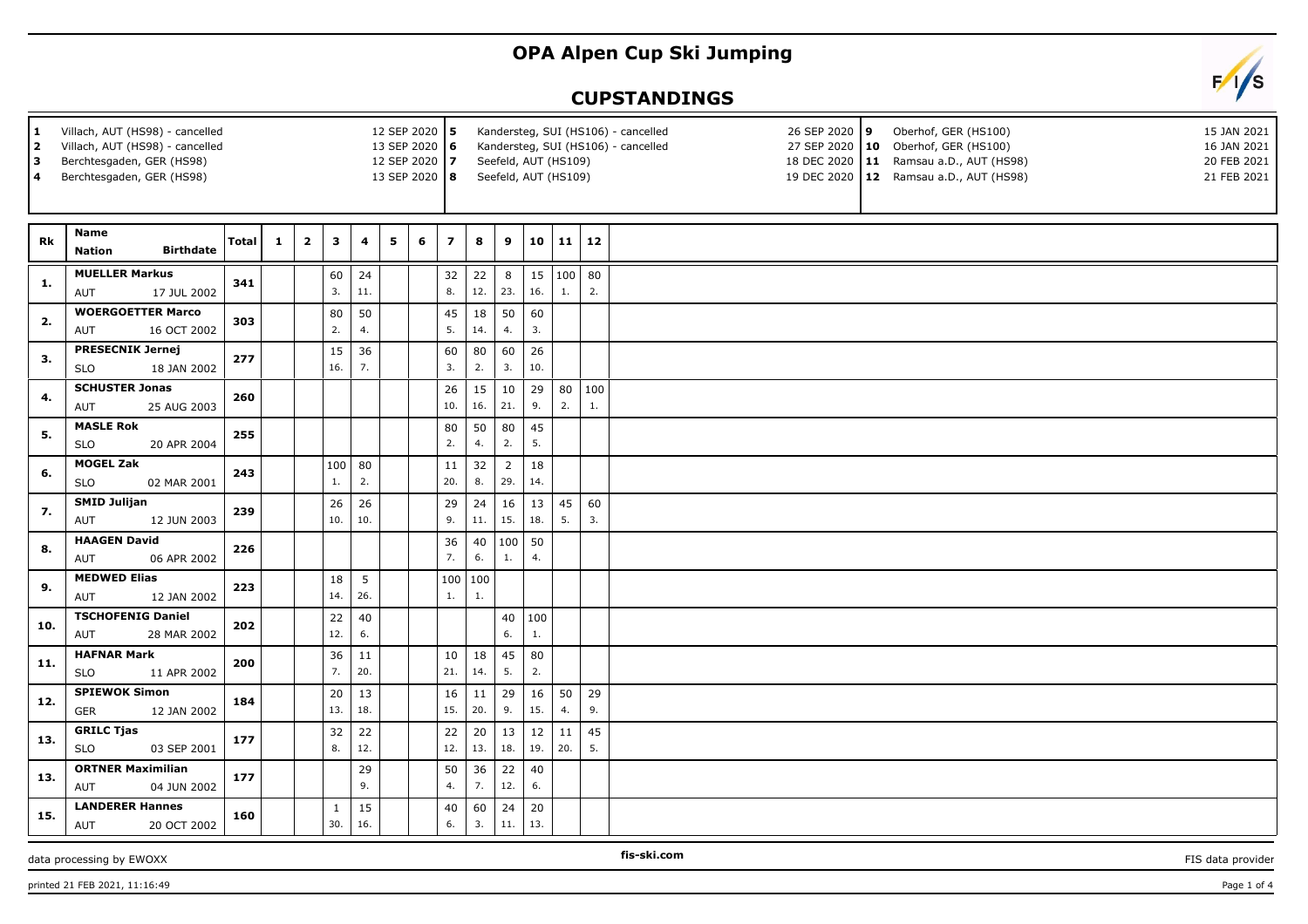| Rk  | Name<br><b>Birthdate</b><br>Nation                    | Total | $\mathbf{1}$ | $\overline{\mathbf{2}}$ | $\mathbf{3}$ | 4                     | 5 | 6 | $\overline{z}$        | 8                   | 9                              | 10                     | 11                    | 12        |  |
|-----|-------------------------------------------------------|-------|--------------|-------------------------|--------------|-----------------------|---|---|-----------------------|---------------------|--------------------------------|------------------------|-----------------------|-----------|--|
| 16. | <b>EKART Taj</b><br><b>SLO</b><br>15 JUL 2004         | 145   |              |                         | 14<br>17.    | 6<br>25.              |   |   | 15<br>16.             |                     | 20<br>13.                      | 6<br>25.               | 60<br>3.              | 24<br>11. |  |
| 17. | <b>BOMBEK Jan</b><br>04 DEC 2001<br><b>SLO</b>        | 143   |              |                         | 29<br>9.     | 60<br>3.              |   |   |                       |                     | 18<br>14.                      | 36<br>7.               |                       |           |  |
| 18. | <b>BACHLINGER Niklas</b><br><b>AUT</b><br>22 DEC 2001 | 140   |              |                         | 40<br>6.     | 100<br>1.             |   |   |                       |                     |                                |                        |                       |           |  |
| 19. | <b>FOUBERT Valentin</b><br>FRA<br>17 AUG 2002         | 136   |              |                         | 50<br>4.     | 45<br>5.              |   |   |                       |                     | 9<br>22.                       | 32<br>8.               |                       |           |  |
| 20. | <b>MODRICKER Quirin</b><br><b>GER</b><br>25 MAY 2001  | 107   |              |                         | 10<br>21.    | 9<br>22.              |   |   | $\overline{7}$<br>24. | 45<br>5.            | 36<br>7.                       |                        |                       |           |  |
| 21. | <b>OBLAK Rok</b><br><b>SLO</b><br>16 JUL 2001         | 104   |              |                         |              |                       |   |   |                       |                     | 14<br>17.                      | 10<br>21.              | 40<br>6.              | 40<br>6.  |  |
| 22. | <b>BATBY Alessandro</b><br>FRA<br>20 NOV 2001         | 92    |              |                         | 11<br>20.    | $\overline{2}$<br>29. |   |   | 13<br>18.             | 29<br>9.            | 15<br>16.                      | 22<br>12.              |                       |           |  |
| 23. | <b>STRZINAR Marcel</b><br><b>SLO</b><br>18 JAN 2002   | 88    |              |                         | 5<br>26.     | 18<br>14.             |   |   |                       | 26<br>10.           | 32<br>8.                       | $\overline{7}$<br>24.  |                       |           |  |
| 23. | <b>KULMITZER Dominik</b><br>AUT<br>12 AUG 2002        | 88    |              |                         |              |                       |   |   | 12<br>19.             |                     | 6<br>25.                       | 9<br>22.               | 29<br>9.              | 32<br>8.  |  |
| 25. | <b>KOGLER Elias</b><br>AUT<br>22 APR 2003             | 77    |              |                         |              |                       |   |   | $\overline{3}$<br>28. | $\mathbf{1}$<br>30. |                                | $5\phantom{.0}$<br>26. | 18<br>14.             | 50<br>4.  |  |
| 26. | <b>ZIMMERMANN Raffael</b><br>AUT<br>17 AUG 2003       | 76    |              |                         | 12<br>19.    | 12<br>19.             |   |   | 18<br>14.             | 12<br>19.           |                                | $\overline{4}$<br>27.  | $\overline{7}$<br>24. | 11<br>20. |  |
| 27. | <b>WHITE Jack</b><br><b>FRA</b><br>15 DEC 2001        | 75    |              |                         | 16<br>15.    | 20<br>13.             |   |   | 9<br>22.              | 6<br>25.            |                                | 24<br>11.              |                       |           |  |
| 28. | <b>ZAVRSNIK Gorazd</b><br><b>SLO</b><br>21 APR 2003   | 72    |              |                         |              |                       |   |   |                       |                     | 26<br>10.                      |                        | 26<br>10.             | 20<br>13. |  |
| 29. | <b>GEYER Luca</b><br>GER<br>19 JUL 2002               | 71    |              |                         |              | 8<br>23.              |   |   | 20<br>13.             | 14<br>17.           |                                |                        | 13<br>18.             | 16<br>15. |  |
| 30. | <b>HAAS Claudio</b><br><b>GER</b><br>13 MAR 2001      | 70    |              |                         | 9<br>22.     | 14<br>17.             |   |   | 26<br>10.             |                     | $\overline{7}$<br>24.          | 14<br>17.              |                       |           |  |
| 31. | <b>HLADNIK Matic</b><br><b>SLO</b><br>18 OCT 2002     | 69    |              |                         |              |                       |   |   |                       |                     | 11<br>20.                      |                        | 32<br>8.              | 26<br>10. |  |
| 32. | <b>HOFER Michael</b><br>22 AUG 2002<br>AUT            | 67    |              |                         | 45<br>5.     | 16<br>15.             |   |   |                       |                     |                                |                        | 6<br>25.              |           |  |
| 33. | <b>BARTOLJ Maksim</b><br><b>SLO</b><br>01 MAY 2003    | 65    |              |                         | 13<br>18.    |                       |   |   | 6<br>25.              | 5<br>26.            | $\overline{\mathbf{3}}$<br>28. |                        | 24<br>11.             | 14<br>17. |  |
| 34. | <b>BRAUN Finn</b><br><b>GER</b><br>14 JAN 2002        | 59    |              |                         | 6<br>25.     | $\overline{4}$<br>27. |   |   | 8<br>23.              | 13<br>18.           |                                | $\mathbf{1}$<br>30.    | 14<br> 17.            | 13<br>18. |  |

data processing by EWOXX **FIS data provider FIS data provider FIS data provider FIS data provider FIS data provider**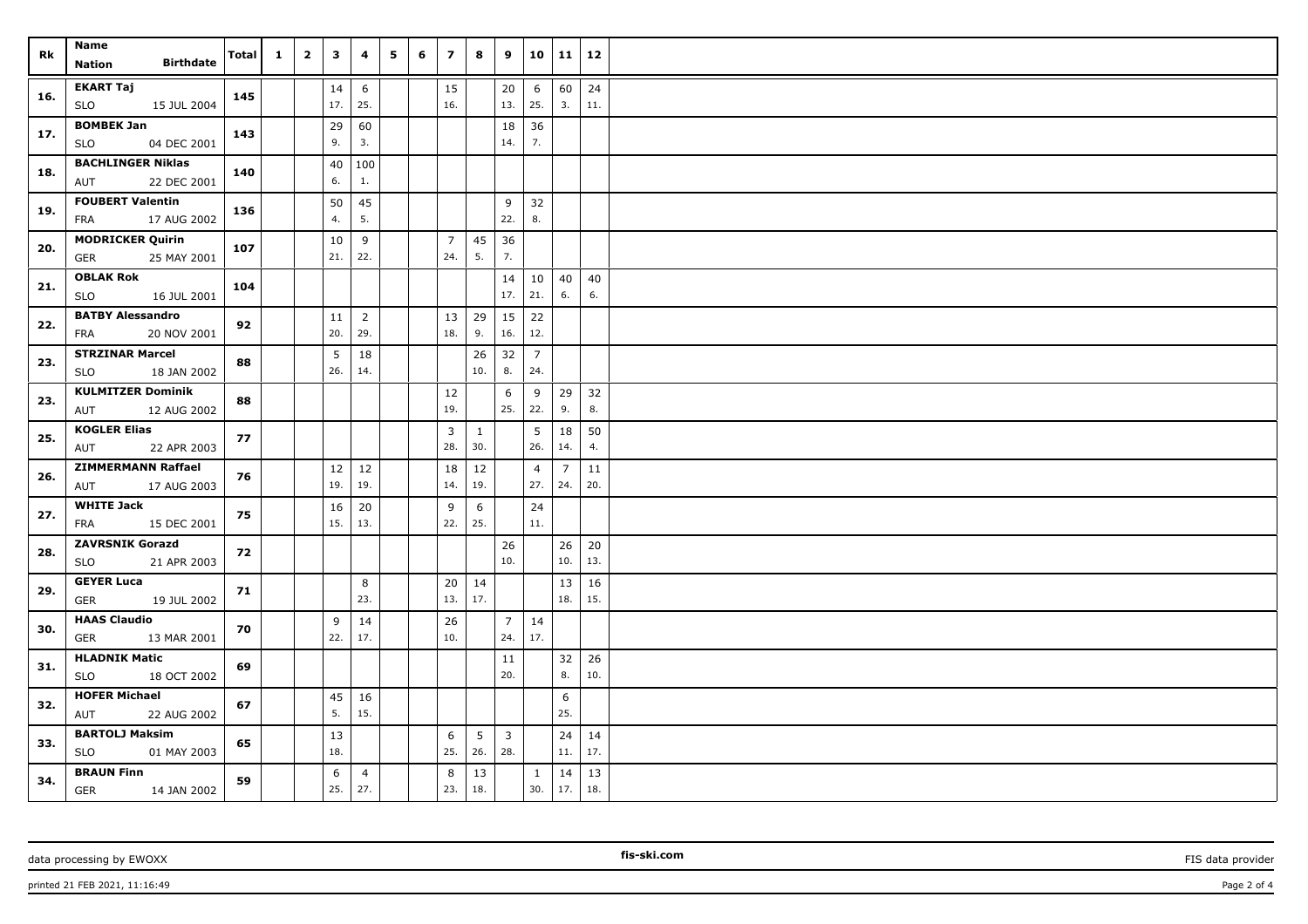| Rk  | Name                                                     | Total | $\mathbf{1}$ | $\overline{2}$ | $\overline{\mathbf{3}}$ | 4                     | 5 | 6 | $\overline{7}$        | 8                       | 9                      | 10 <sup>1</sup> | $11 \mid 12$   |                       |  |
|-----|----------------------------------------------------------|-------|--------------|----------------|-------------------------|-----------------------|---|---|-----------------------|-------------------------|------------------------|-----------------|----------------|-----------------------|--|
|     | <b>Birthdate</b><br>Nation                               |       |              |                |                         |                       |   |   |                       |                         |                        |                 |                |                       |  |
| 35. | <b>WAKOLBINGER Lukas</b>                                 | 58    |              |                |                         |                       |   |   |                       |                         |                        |                 | 22             | 36                    |  |
|     | AUT<br>02 OCT 2001                                       |       |              |                |                         |                       |   |   |                       |                         |                        |                 | 12.            | 7.                    |  |
| 36. | <b>PETER Dominik</b>                                     | 56    |              |                | 24                      | 32                    |   |   |                       |                         |                        |                 |                |                       |  |
|     | 30 MAY 2001<br>SUI                                       |       |              |                | 11.                     | 8.                    |   |   |                       |                         |                        |                 |                |                       |  |
| 37. | <b>LIPOVSEK ROCNIK Miha</b><br><b>SLO</b><br>14 AUG 2003 | 55    |              |                |                         |                       |   |   |                       |                         | $\overline{4}$<br>27.  |                 | 36<br>7.       | 15<br>16.             |  |
|     | <b>AIGNER Xaver</b>                                      | 42    |              |                |                         |                       |   |   |                       |                         |                        |                 | 20             | 22                    |  |
| 38. | AUT<br>06 APR 2002                                       |       |              |                |                         |                       |   |   |                       |                         |                        |                 | 13.            | 12.                   |  |
| 39. | <b>ZUPAN Ozbe</b>                                        | 35    |              |                |                         |                       |   |   |                       | 9                       |                        |                 | 8              | 18                    |  |
|     | 07 APR 2003<br><b>SLO</b>                                |       |              |                |                         |                       |   |   |                       | 22.                     |                        |                 | 23.            | 14.                   |  |
| 40. | <b>JEGLIC Timotej</b><br>21 MAR 2002<br><b>SLO</b>       | 24    |              |                |                         |                       |   |   |                       | $\overline{4}$<br>27.   |                        |                 | 15<br>16.      | 5<br>26.              |  |
|     | <b>CECON Francesco</b>                                   |       |              |                |                         |                       |   |   | 14                    | 10                      |                        |                 |                |                       |  |
| 40. | ITA<br>13 NOV 2001                                       | 24    |              |                |                         |                       |   |   | 17.                   | 21.                     |                        |                 |                |                       |  |
|     | <b>GRUNDMANN Paul Justu</b>                              |       |              |                | 8                       |                       |   |   | $\mathbf{3}$          |                         |                        |                 | 12             |                       |  |
| 42. | GER<br>26 MAY 2003                                       | 23    |              |                | 23.                     |                       |   |   | 28.                   |                         |                        |                 | 19.            |                       |  |
|     | <b>HETTICH Tim</b>                                       |       |              |                |                         |                       |   |   |                       |                         |                        |                 | 16             | 6                     |  |
| 43. | <b>GER</b><br>03 MAY 2002                                | 22    |              |                |                         |                       |   |   |                       |                         |                        |                 | 15.            | 25.                   |  |
| 44. | <b>TITTEL Adrian</b>                                     | 21    |              |                |                         |                       |   |   |                       |                         |                        |                 | 9              | 12                    |  |
|     | GER<br>21 FEB 2004                                       |       |              |                |                         |                       |   |   |                       |                         |                        |                 | 22.            | 19.                   |  |
| 45. | <b>WASSER Yanick</b>                                     | 19    |              |                |                         |                       |   |   |                       |                         |                        |                 | 10             | 9                     |  |
|     | 27 MAY 2004<br>SUI                                       |       |              |                |                         |                       |   |   |                       |                         |                        |                 | 21.            | 22.                   |  |
| 45. | <b>RYDL Radek</b>                                        | 19    |              |                |                         |                       |   |   |                       | $\overline{\mathbf{3}}$ | $5\overline{)}$<br>26. | 11<br>20.       |                |                       |  |
|     | CZE<br>15 JUL 2001                                       |       |              |                |                         |                       |   |   |                       | 28.                     |                        |                 |                |                       |  |
| 47. | <b>LACROIX Olan</b><br>21 MAR 2001<br>SUI                | 17    |              |                | $\overline{7}$<br>24.   | $\overline{7}$<br>24. |   |   | $\overline{3}$<br>28. |                         |                        |                 |                |                       |  |
|     | <b>HAUSER Krystof</b>                                    |       |              |                |                         |                       |   |   | $\overline{4}$        | 8                       |                        |                 | $\overline{4}$ |                       |  |
| 48. | CZE<br>29 DEC 2002                                       | 16    |              |                |                         |                       |   |   | 27.                   | 23.                     |                        |                 | 27.            |                       |  |
| 49. | <b>FUSSENEGGER Andre</b>                                 | 14    |              |                |                         |                       |   |   |                       |                         | $12\,$                 | $\overline{2}$  |                |                       |  |
|     | AUT<br>31 JAN 2003                                       |       |              |                |                         |                       |   |   |                       |                         | 19.                    | 29.             |                |                       |  |
| 50. | <b>CONTAMINE Mathis</b>                                  | 12    |              |                | $\overline{2}$          | 10                    |   |   |                       |                         |                        |                 |                |                       |  |
|     | 14 SEP 2001<br>FRA                                       |       |              |                | 29.                     | 21.                   |   |   |                       |                         |                        |                 |                |                       |  |
| 51. | <b>MILESI Enzo</b>                                       | 11    |              |                |                         |                       |   |   |                       |                         |                        |                 | $\mathbf{1}$   | 10                    |  |
|     | FRA<br>08 MAR 2003                                       |       |              |                |                         |                       |   |   |                       |                         |                        |                 | 30.            | 21.                   |  |
| 52. | <b>TRITSCHER David</b><br>AUT<br>30 AUG 2003             | 10    |              |                |                         |                       |   |   |                       |                         |                        |                 | 3<br>28.       | $\overline{7}$<br>24. |  |
|     | <b>FUCHS Eric</b>                                        |       |              |                |                         |                       |   |   |                       |                         | $\mathbf{1}$           | 9               |                |                       |  |
| 52. | GER<br>08 MAY 2001                                       | 10    |              |                |                         |                       |   |   |                       |                         | 30.                    | 22.             |                |                       |  |

printed 21 FEB 2021, 11:16:49 Page 3 of 4